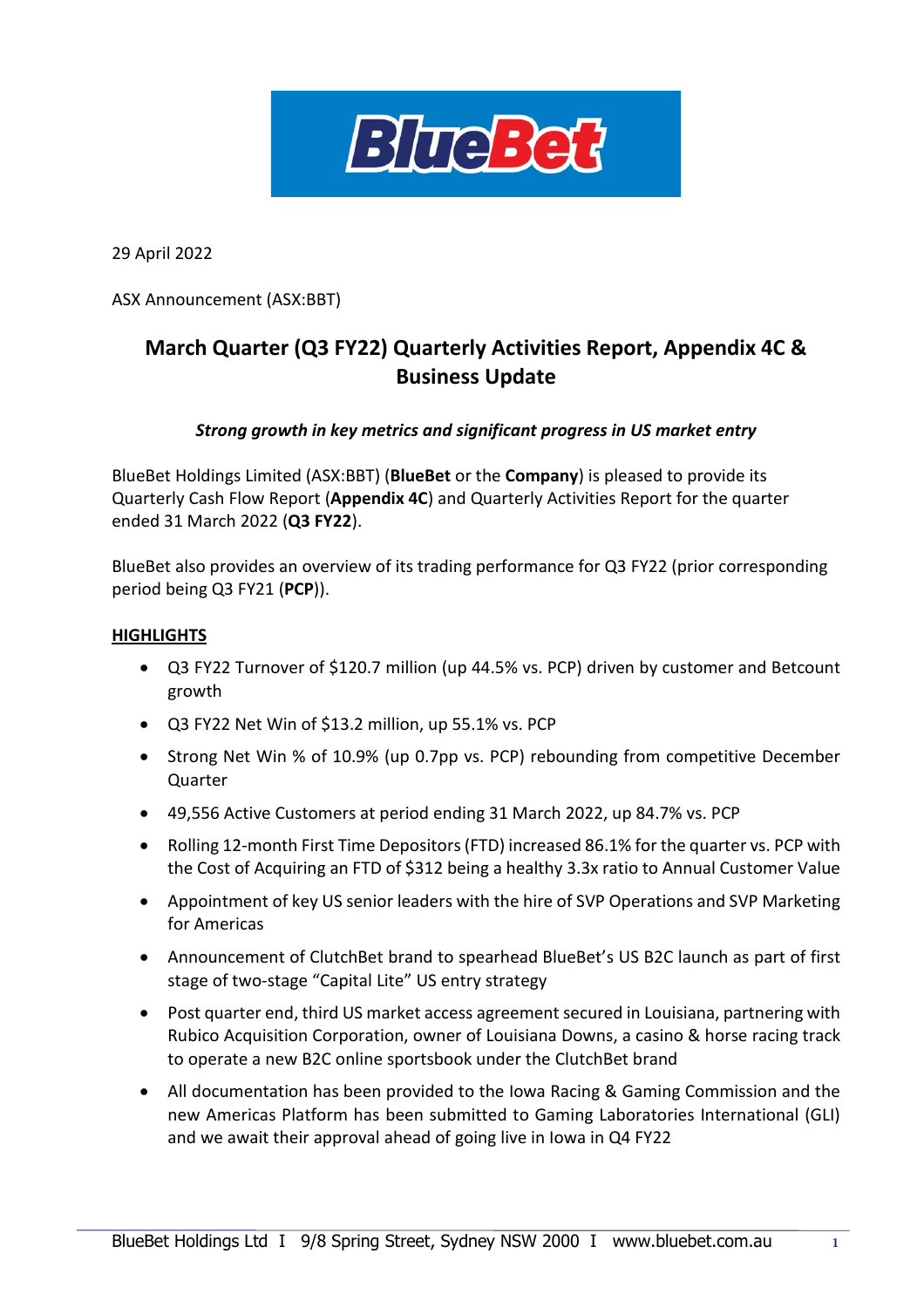| <b>BlueBet Performance (A\$m)</b> <sup>1</sup> |                |                |                  |                 |                   |                  |  |  |
|------------------------------------------------|----------------|----------------|------------------|-----------------|-------------------|------------------|--|--|
| <b>Key Metrics</b>                             | <b>Q3 FY22</b> | <b>Q3 FY21</b> | Change<br>vs PCP | <b>YTD FY22</b> | <b>YTD FY21</b>   | Change<br>vs PCP |  |  |
| Turnover <sup>2</sup>                          | 120.7          | 83.5           | $+44.5%$         | 385.2           | 248.2             | $+55.2%$         |  |  |
| Gross Win <sup>3</sup>                         | 17.0           | 10.4           | $+63.4%$         | 53.5            | 31.5              | $+69.8%$         |  |  |
| <b>Gross Win Margin</b>                        | 14.1%          | 12.5%          | $+1.6$ pp        | 13.9%           | 12.7%             | $+1.2$ pp        |  |  |
| Net Win <sup>4</sup>                           | 13.2           | 8.5            | $+55.1%$         | 41.8            | 25.5              | $+63.9%$         |  |  |
| Net Win Margin                                 | 10.9%          | 10.2%          | $+0.7$ pp        | 10.9%           | 10.3%             | $+0.6$ pp        |  |  |
| No. Active Customers <sup>5</sup>              | 49,556         | 26,824         | $+84.7%$         |                 |                   |                  |  |  |
|                                                |                |                |                  |                 |                   |                  |  |  |
| <b>Key Metrics by Qtr</b>                      | <b>Q1 FY22</b> | <b>Q2 FY22</b> | <b>Q3 FY22</b>   | <b>Q4 FY22</b>  | Change<br>vs. PCP | <b>YTD FY22</b>  |  |  |
| Turnover <sup>2</sup>                          | 125.9          | 138.6          | 120.7            |                 | $+55.2%$          | 385.2            |  |  |
| Gross Win <sup>3</sup>                         | 18.1           | 18.4           | 17.0             |                 | $+69.8%$          | 53.5             |  |  |
| <b>Gross Win Margin</b>                        | 14.4%          | 13.3%          | 14.1%            |                 | $+1.2$ pp         | 13.9%            |  |  |
| Net Win <sup>4</sup>                           | 14.8           | 13.8           | 13.2             |                 | $+63.9%$          | 41.8             |  |  |
| Net Win Margin                                 | 11.8%          | 10.0%          | 10.9%            |                 | $+0.6$ pp         | 10.9%            |  |  |

BlueBet reported strong growth vs. the PCP across all key metrics:

<sup>1</sup> Unaudited and in Australian dollars unless otherwise stated

<sup>2</sup>Turnover is the dollar amount wagered by customers before any winnings are paid out or losses incurred

<sup>3</sup> Gross Win is the dollar amount received from customers who placed losing bets less the dollar amount paid to customers who placed winning bets, excluding the cost of pricing promotions

<sup>4</sup> Net Win is the dollar amount received from customers who placed losing bets less the dollar amount paid to customers who placed winning bets, less customer promotional costs (the costs incurred to acquire and retain customers through bonus bets, money back offers, early payouts and enhanced pricing initiatives)

<sup>5</sup> Customers that have placed a cash bet in the 12 months preceding the relevant period end date

BlueBet continued its strong momentum in Q3 FY22, ending the period with Turnover of \$120.7 million, up 44.5% vs. PCP and Net Win of \$13.2 million, up 55.1% vs. PCP. This growth was achieved alongside Gross and Net margin expansion which reinforces the strength of the Company's mobile-first strategy and the capability of BlueBet's trading team.

The Company maintained a double-digit Net Win margin at 10.9% through its disciplined approach to managing promotions. Net Win margin for the nine months YTD was a healthy 10.9%, an improvement of 0.6pp vs. PCP.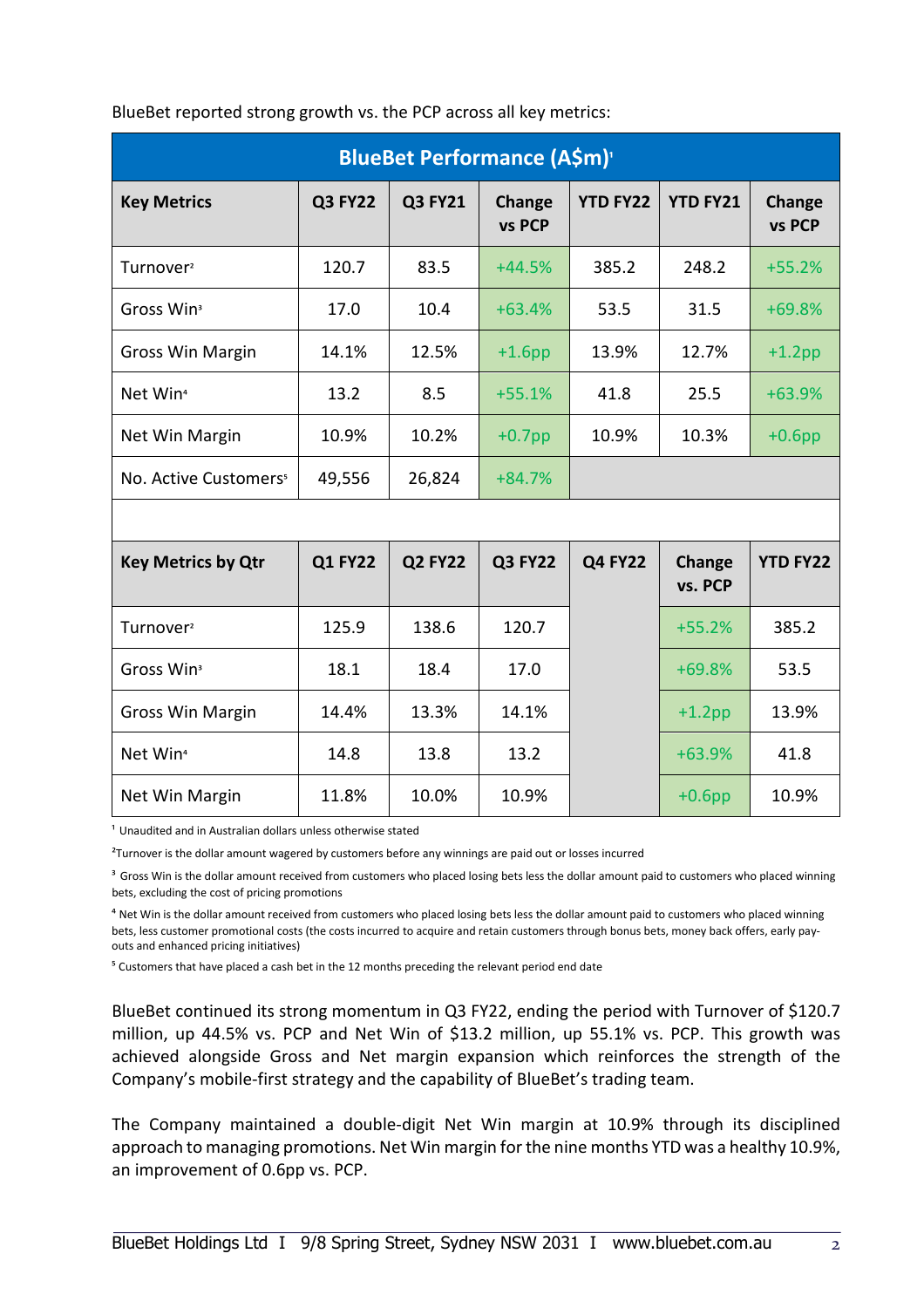## **ACTIVE CUSTOMER<sup>1</sup> GROWTH**



<sup>1</sup> Customers who have placed a cash bet in the 12 months preceding the relevant period end date

As at 31 March 2022, BlueBet had 49,556 Active Customers, an 84.7% increase vs. PCP.

#### **ENTRY INTO THE US MARKET**

Post quarter end, BlueBet announced that its wholly owned subsidiary BlueBet Louisiana LLC has signed a skin or market access agreement with Rubico Acquisition Corporation, which owns Louisiana Downs, a casino and horseracing track located in Bossier City, Louisiana.

The agreement is BlueBet's third skin agreement in the US and enables BlueBet to conduct B2C online sportsbook operations in Louisiana as an extension of the existing casino licence (pending completion of regulatory approval and licencing). The agreement has a term of 10 years.

BlueBet also announced that its charge into the US sports betting market will be spearheaded by its new B2C brand, ClutchBet, due to launch in Iowa in the coming weeks, followed by Colorado in Q1 FY23 and Louisiana in Q2 FY23. The launch of ClutchBet is a key milestone in BlueBet's twostage Capital Lite US market entry strategy, being to launch a B2C business to access the US market to demonstrate the capability of BlueBet's technology and team, before launching a compelling, white-labelled Sportsbook-as-a-Solution offering.

During the quarter, BlueBet made two key senior appointments, with Jake Francis joining the business as Senior Vice President Americas Operations and Sean Phinney joining as Senior Vice President Americas Marketing. The experience both bring from scaling sportsbooks and operating within the US regulatory framework, will combine with other local talent to underpin the success of BlueBet's US expansion.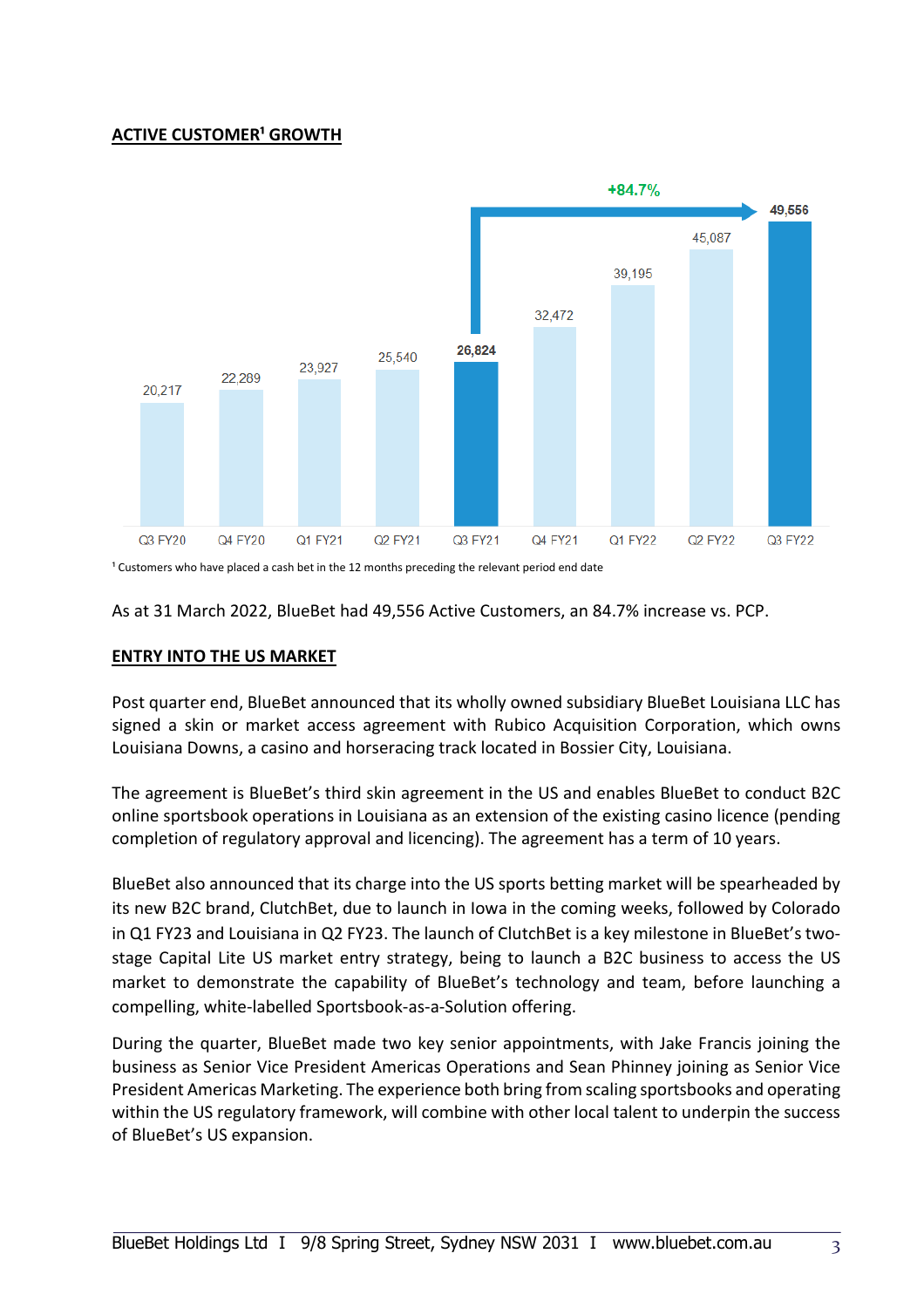## **CASH FLOW**

- On 31 March 2022, the Company's cash balance was \$51.6 million which includes customer deposits of \$3.8 million
- The Company has no corporate borrowings
- Net Win from customers for the quarter ended 31 March 2022, totalled \$13.2 million
- Net cash used from operating activities in the quarter ended 31 March 2022 was \$1.0 million
- Cash outflows during the quarter included cost of sales of \$5.2 million, staff costs of \$1.6 million, marketing costs of \$3.5 million, income tax of \$1.5 million and administration, corporate costs, including GST on Australian Net Win of \$3.2 million
- Net cash used in investing activities in the quarter ending 31 March 2022 was \$2.7 million with most of this reflecting capitalisation of technology costs relating to website and mobile app development costs as well as upfront market access fees relating to Colorado
- Payments to related parties totalled \$0.2 million and relate to payments to Executive & Non-Executive Directors for Salaries & Wages (inclusive of superannuation and applicable taxes withheld) and Director Fees on normal commercial terms

## **ESTIMATED CASH AVAILABLE FOR FUTURE OPERATING ACTIVITIES**

The Company is well funded to achieve its strategic objectives and planned activities. The Company prepared its Prospectus in relation to the Offer of 70.2 million shares at an issue price of \$1.14 per share to raise \$80.0 million.

In Section 7.1 of the Prospectus, the Company provided a proposed use of funds statement. The table below shows the use of funds from the date of admission to the ASX, being 2 July 2021 to 31 March 2022 being the end of Q3 FY22.

| <b>Use of Funds</b><br>2 July 2021 to 31 Mar 2022     | <b>Allocated</b><br><b>Amounts</b><br>$(\mathsf{Sm})$ | <b>Utilised</b><br><b>Amounts</b><br>(Sm) | <b>Commentary</b>                                                                                                                                                                |
|-------------------------------------------------------|-------------------------------------------------------|-------------------------------------------|----------------------------------------------------------------------------------------------------------------------------------------------------------------------------------|
| Marketing Spend in Australia                          | 10.0                                                  | 4.8                                       | In line with expectations                                                                                                                                                        |
| Establish US business and acquire<br>initial licences | 30.0                                                  | 2.0                                       | In line with expectations.                                                                                                                                                       |
| Technology and platform<br>development                | 4.7                                                   | 3.3                                       | In line with expectations                                                                                                                                                        |
| Costs of the Offer                                    | 5.3                                                   | 5.4                                       | All costs of the offer have been<br>paid and the total was \$0.1m<br>above Prospectus value because<br>of additional costs incurred<br>following submission of the<br>Prospectus |
| Proceeds to Existing<br>Securityholders               | 30.0                                                  | 30.0                                      | In line with expectations                                                                                                                                                        |
| <b>TOTAL</b>                                          | 80.0                                                  | 45.5                                      |                                                                                                                                                                                  |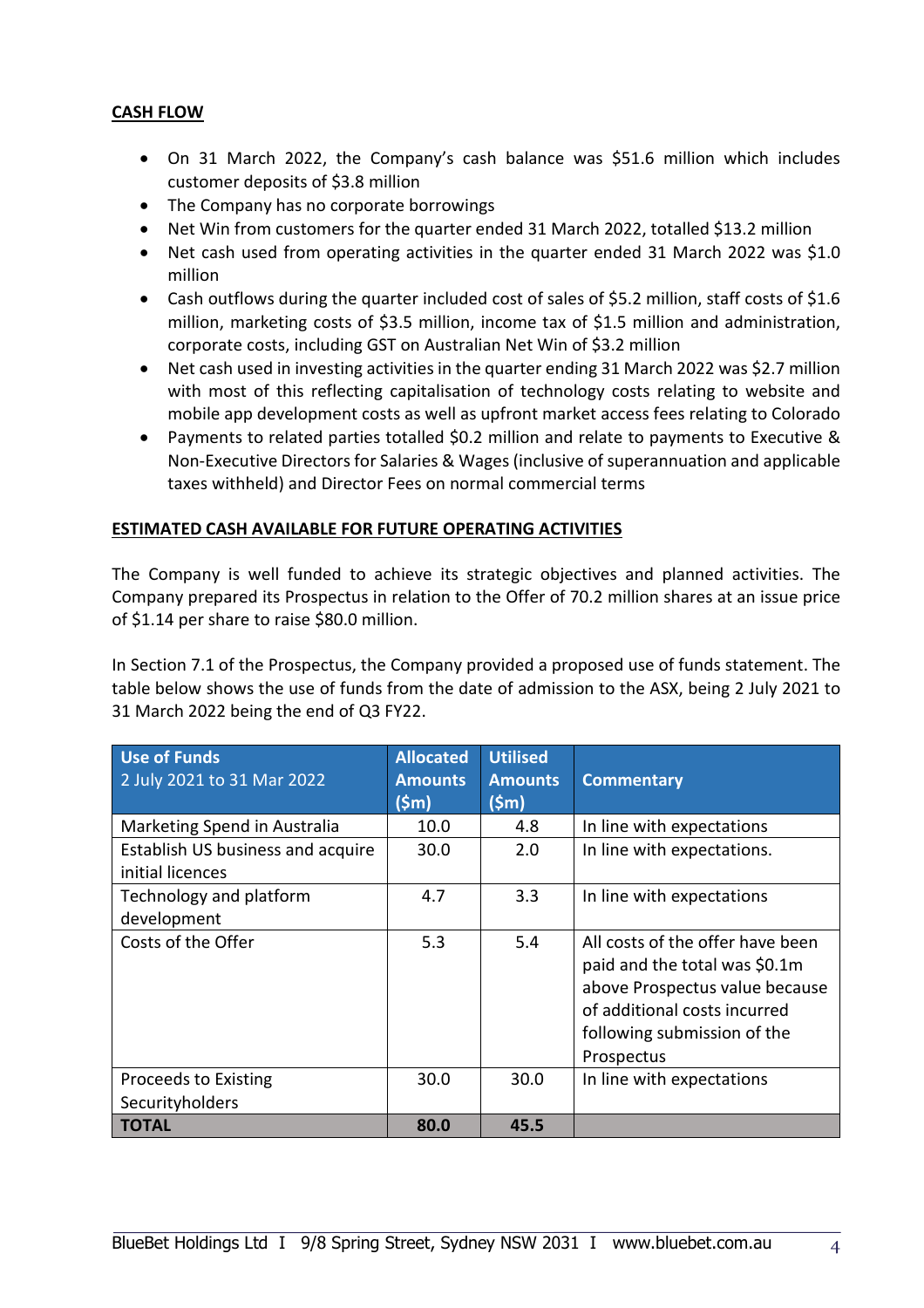#### **FUTURE PERFORMANCE AND FORWARD-LOOKING STATEMENTS**

This ASX release contains forward-looking statements, forecasts, estimates, projections, beliefs and opinions (**Forward-Looking Statements**). Forward-Looking Statements can be identified by the use of terminology, including, without limitation, the terms 'believes', 'estimates', 'anticipates', 'expects', 'projects', 'predicts', 'intends', 'plans', 'propose', 'goals', 'targets', 'aims', 'outlook', 'guidance', 'forecasts', 'may', 'will', 'would', 'could' or 'should' or, in each case, their negative or other variations or comparable terminology.

Forward-Looking Statements reflect expectations as at the date of this release. However, they are not guarantees or predictions of future performance or events or statements of fact. They involve known and unknown risks, uncertainties and other factors, many of which are beyond BlueBet' control, and which may cause actual results to differ materially from anticipated results, performance or achievements expressed or implied by the Forward-Looking Statements contained in this presentation.

Other than as required by law, although they believe there is a reasonable basis for the Forward-Looking Statements, neither BlueBet nor any other person (including any director, officer or employee of BlueBet or any related body corporate) gives any representation, assurance or guarantee (express or implied) as to the accuracy or completeness of each Forward-Looking Statement or that the occurrence of any event, results, performance or achievement will actually occur. Except as required by applicable laws or regulations, BlueBet does not undertake to publicly update or review any Forward-Looking Statements, whether as a result of new information or future events. Past performance cannot be relied on as a guide to future performance.

#### **AUTHORISATION**

This announcement has been authorised for lodgement to the ASX by the BlueBet Board of **Directors** 

**--END—** 

## **For further information, please contact:**

**Investor Enquiries Media Enquiries** Darren Holley **Citadel-MAGNUS** CFO Jack Gordon

[investor@bluebet.com.au](mailto:Billr@bluebet.com.au) jgordon@citadelmagnus.com